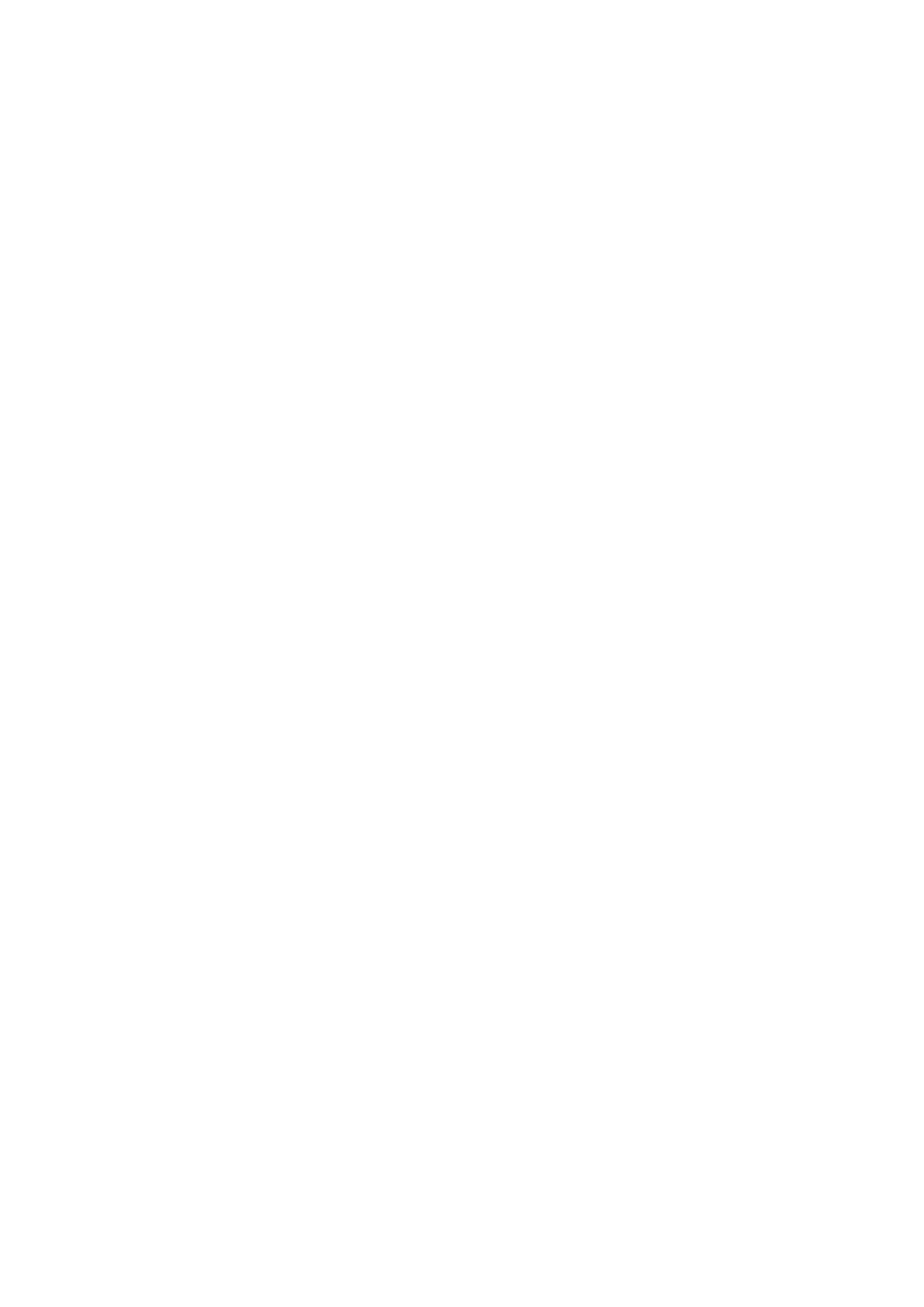# **Thistly Meadow Primary School**

## **RISK MANAGEMENT POLICY**

## **1. Purpose**

All organisations face risks associated with the occurrence, or non-occurrence, of events which are beyond the organisation's control and which could cause loss or damage to property, personnel, reputation and/or the ability to deliver services and achieve strategic objectives. Risk management is the process by which these risks are identified and managed.

This policy sets out the key principles underpinning the school's approach to risk management; documents roles and responsibilities; outlines key aspects of the risk management process; and identifies reporting procedures.

### **2. Key Principles**

The school considers that effective risk management lies in good organisational practice, supported by effective management and good governance.

Key risk indicators will be identified and evaluated on a regular basis, giving consideration to both the probability of occurrence and the potential impact on the school, and effective controls will be put in place to ensure that these are managed to an acceptable level. It is acknowledged that some risks will always exist and will never be eliminated.

The school will make conservative and prudent recognition and disclosure of both financial and non-financial implications of identified risks.

### **3. Roles and Responsibilities**

### 3.1 Governors

The school's Governors ensure that:

• The identification, assessment and mitigation of risk is linked to the achievement of the school's vision and strategic priorities, as set out in the School Development Plan;

• The process covers all areas of risk (e.g. governance and management, operational, financial, reputational, and external factors) and is focussed primarily on major risks;

• The process results in a risk exposure profile that reflects the Governors' views as to levels of acceptable risk;

• The principal results of risk identification are reviewed, evaluated and managed; and

• The process of risk management is ongoing and embedded in management and operational procedure.

### 3.2 Senior Leadership Team

The senior leadership team of the school has responsibility for ensuring that the risk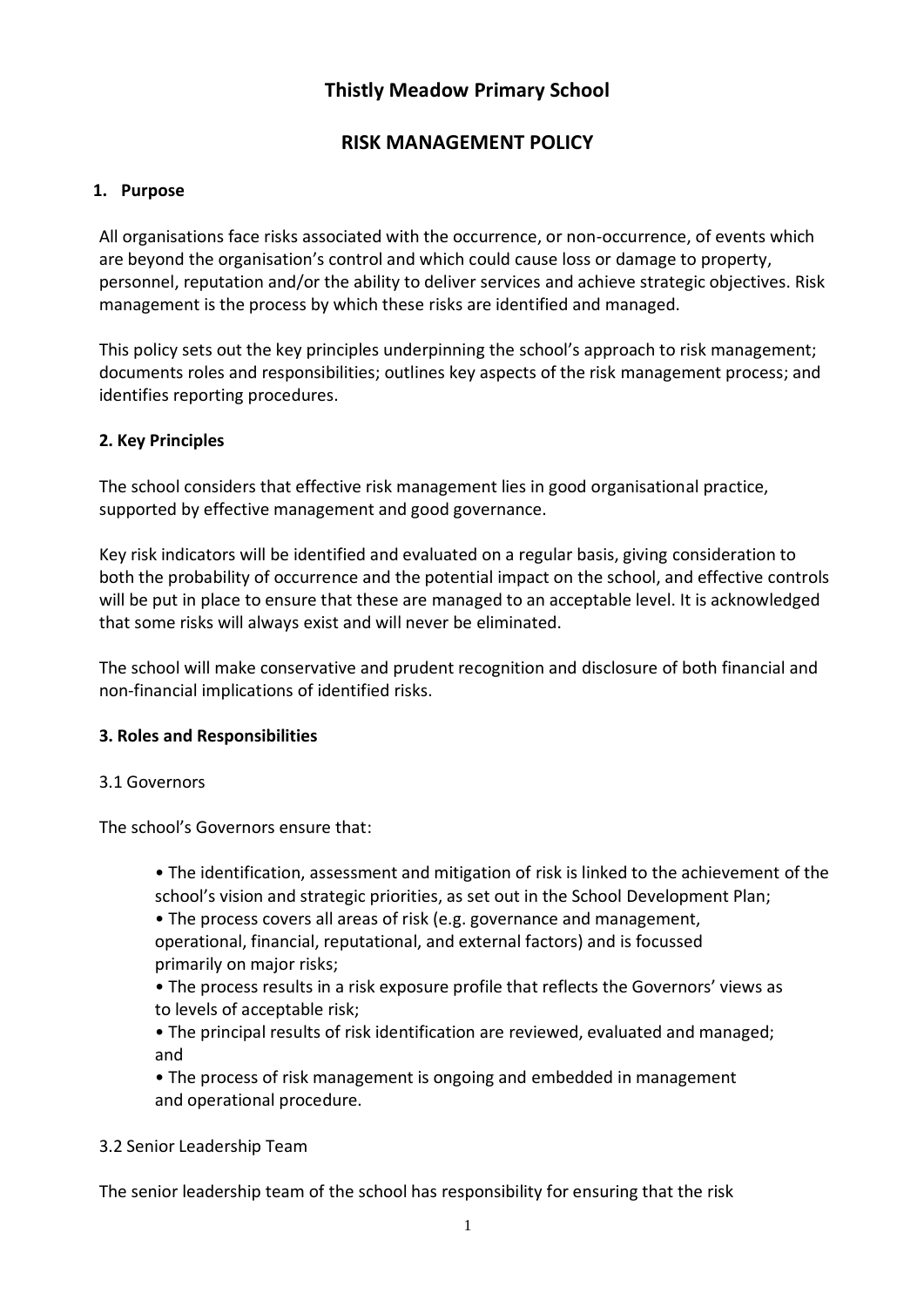management policy is implemented and for co-ordinating risk management activity across the school. Their role is to provide assurance to the local governing body that:

- Risks have been correctly identified and evaluated;
- Key risks are being managed appropriately;
- Control measures and other responses to risks are operating effectively; and
- Management is properly reporting the status of key risks and controls.

#### **4. Procedure**

4.1 Risk Identification

Risk identification should be an inclusive process, as it is the staff involved with the school's day to day operations who will best understand the risks faced, and their actions and communication will be key to the management of those risks.

The risk identification process should incorporate strategic and operational risks, and should address all risks related to governance and management, operational, financial, reputational, and external factors.

#### 4.2 Risk Assessment

Each risk should be assessed and rated in terms of the probability of occurrence and potential impact on the school, taking into consideration the control measures already in place to manage the risk. The risk should then be categorised as low, medium or high.

#### 4.3 Risk Management / Risk Register

Once identified and assessed, any risks requiring treatment should be recorded in a Risk Register.

The actions required to produce an acceptable control system to manage these risks will be identified and documented. Three types of action are available:

• Reduce the probability and/or impact of the risk

Control measures may be introduced to make it less likely for the risk to become a reality, or to limit the extent of any detriment to the school. It is important that such measures are easonable, taking account of affordability, value for money and impact on outcomes for children.

• Transfer the risk

Insurance is a means of transferring those risks that the school cannot eliminate and does not wish to accept. However, while it limits the level of exposure to risk it is not a substitute for active risk management. Insurance premiums can be minimised by effective risk management interventions to reduce risks.

• Terminate the activity that gives rise to the risk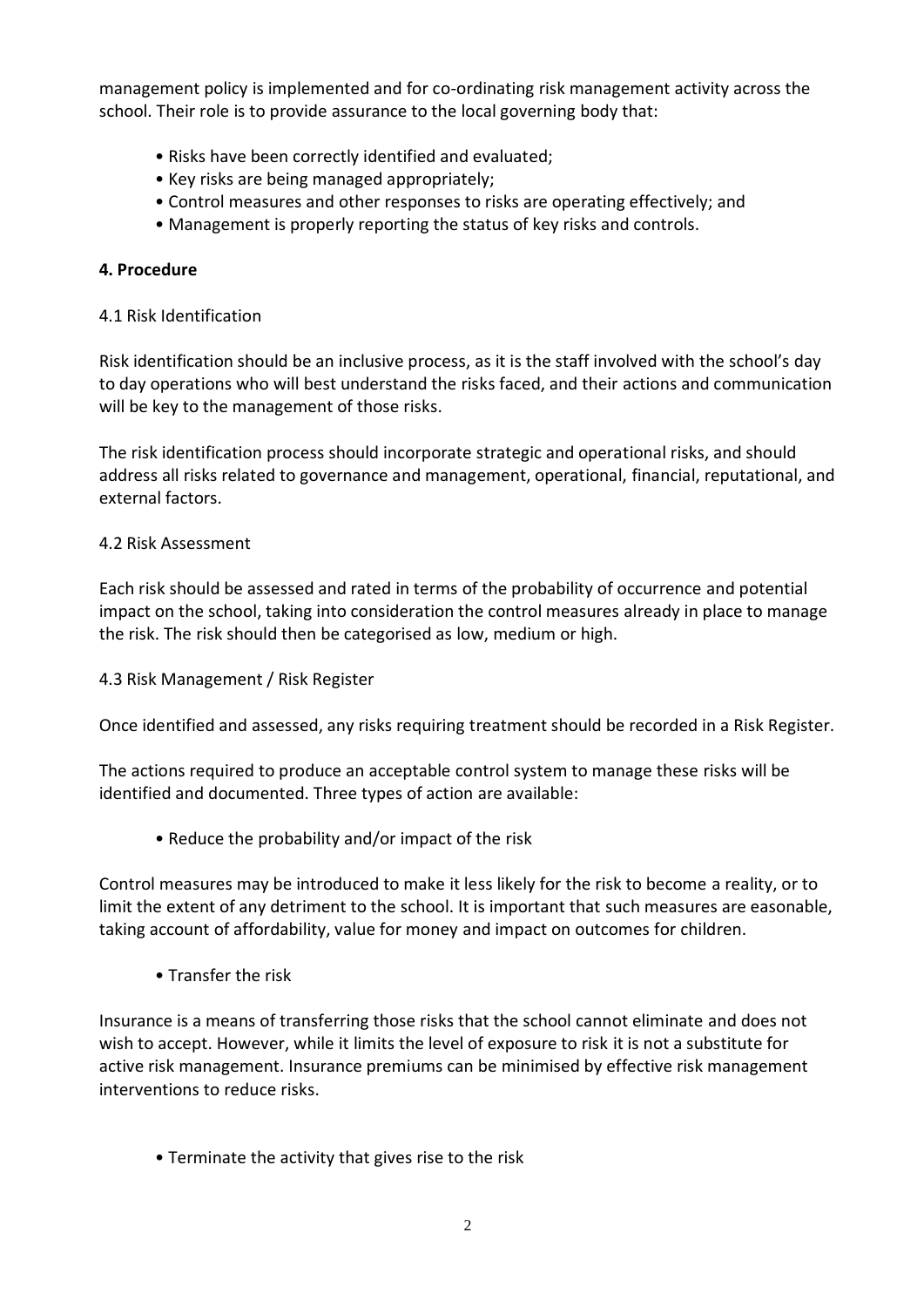This would only be appropriate in extreme cases where, even with all possible controls in place, the risk of continuing the activity outweighs the benefits that would be achieved through it.

Clear responsibilities should be allocated to all proposed actions, along with a deadline for the action to be completed and a scheduled date for review.

Any risks that are assessed as having a high impact or a high probability will be considered in more detail and may be included within the school's Business Continuity Plan.

#### **5. Monitoring and Review**

5.1 The risk register will be reviewed regularly by the senior leadership team and the local governing body to ensure that risks are identified and appropriate controls and responses are in place and that:

- New or escalating risks are identified and managed;
- Planned actions are carried out in line with agreed timescales;
- The risk register is updated as risks change over time; and
- Early signs of developing risks are identified and appropriate action taken.

5.2 The school will review this policy at least every three years